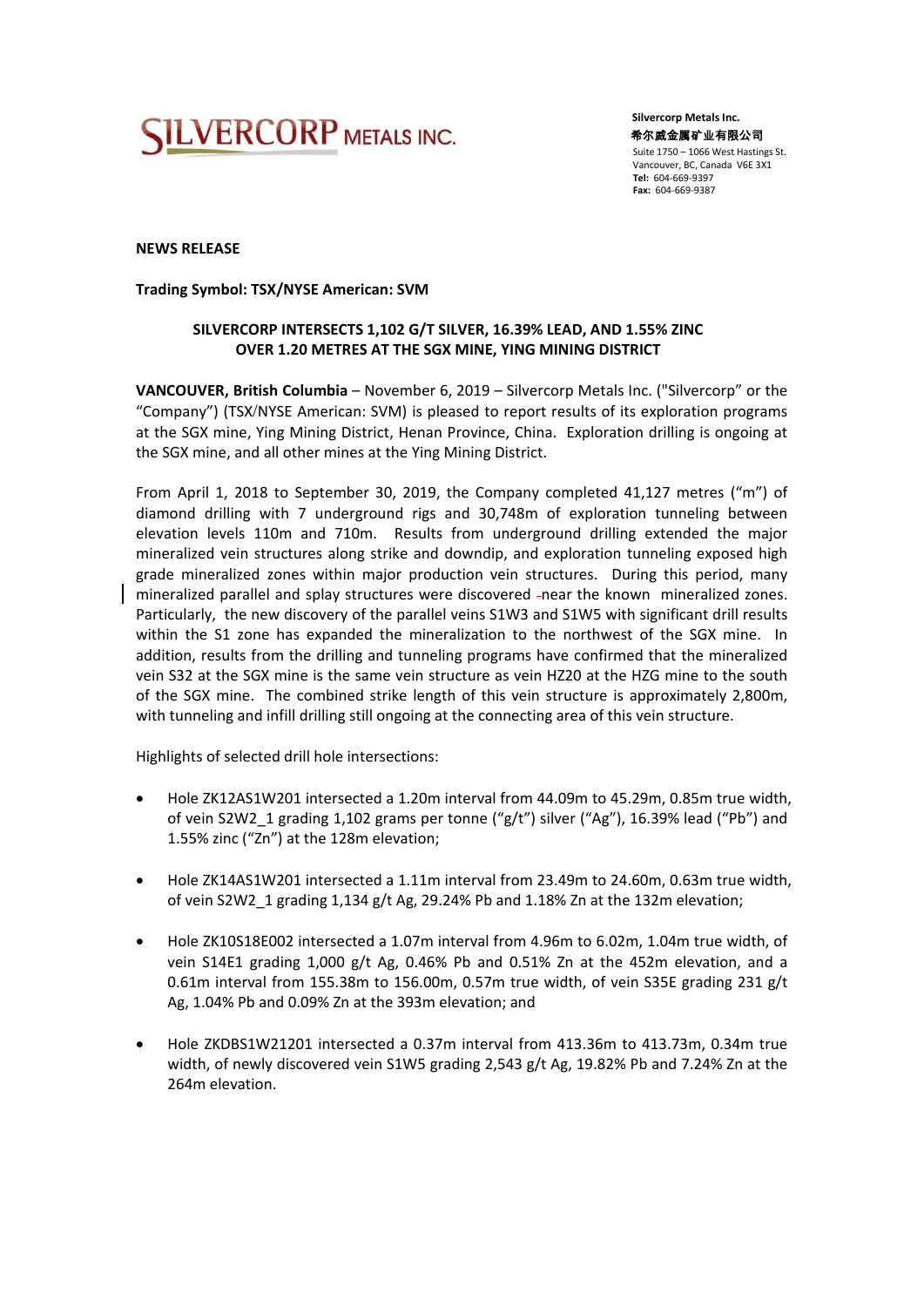The underground drilling program is mainly conducted from the current production levels to delineate the downdip and along‐strike extensions of known mineralized vein structures in the production area and test for new veins in the previously less‐explored areas.

| <b>Major Target Veins</b>                                                                                                                                                                           | Target<br><b>Elevation</b><br>(m) | <b>Metres</b><br><b>Drilled</b> | <b>Samples</b><br>Collected | <b>Holes</b><br>Completed | <b>Holes</b><br>Intercepted<br>Vein<br><b>Structure</b> | <b>Holes</b><br>Intercepted<br>Ore $[1, 2]$ |
|-----------------------------------------------------------------------------------------------------------------------------------------------------------------------------------------------------|-----------------------------------|---------------------------------|-----------------------------|---------------------------|---------------------------------------------------------|---------------------------------------------|
| S1, S1W, S1W2, S1W3, S1W5,<br>S2W2, S2W2 1, S6E1 1, S7 1,<br>S7 1E, S8, S8E, S14, S14E1,<br>S16W, S18, S18W, S19, S19E,<br>S19W, S27, S28, S28W, S29, S32,<br>S32W, S32W1, S33, S33 1, S35,<br>S35E | $-140$ to 810                     | 41.127                          | 2.435                       | 125                       | 76                                                      | 39                                          |

The drilling program at SGX is summarized in the following table:

[1] Ore intersection is defined by silver equivalent value (AgEq) greater than or equal to 140 g/t. [2] The formula for AgEq is: Ag g/t + 37.8695 x Pb % + 21.3611 x Zn %

Highlights of selected mineralized zones exposed in exploration drift tunnels:

- Drift Tunnel CM105‐S2SJ‐S2W2‐140‐12ANYM exposed mineralization 145m long and 0.91m wide (true width) grading 699 g/t Ag, 21.66% Pb and 3.31% Zn within vein structure S2W2 on the 140m level;
- Drift Tunnel CM105‐S2SJ‐S2W2‐140‐12ASYM exposed mineralization 170m long and 0.96m wide (true width) grading 698 g/t Ag, 13.60% Pb and 2.55% Zn within vein structure S2W2 on the 140m level;
- Drift Tunnel CM101‐S19‐210‐4SYM exposed mineralization 82m long and 1.20m wide (true width) grading 436 g/t Ag, 14.09% Pb and 1.75% Zn within vein structure S19 on the 210m level; and
- Drift Tunnel PD16‐S31‐210‐60SYM exposed mineralization 35m long and 0.92m wide (true width) grading 779 g/t Ag, 14.65% Pb and 4.28% Zn within vein structure S29 on the 210m level.

The exploration tunneling at the SGX mine, comprising of drifting, crosscutting and raising, was driven along and across major mineralized vein structures to upgrade drill defined mineral resources and test for new parallel and splay structures, and is summarized in the following table: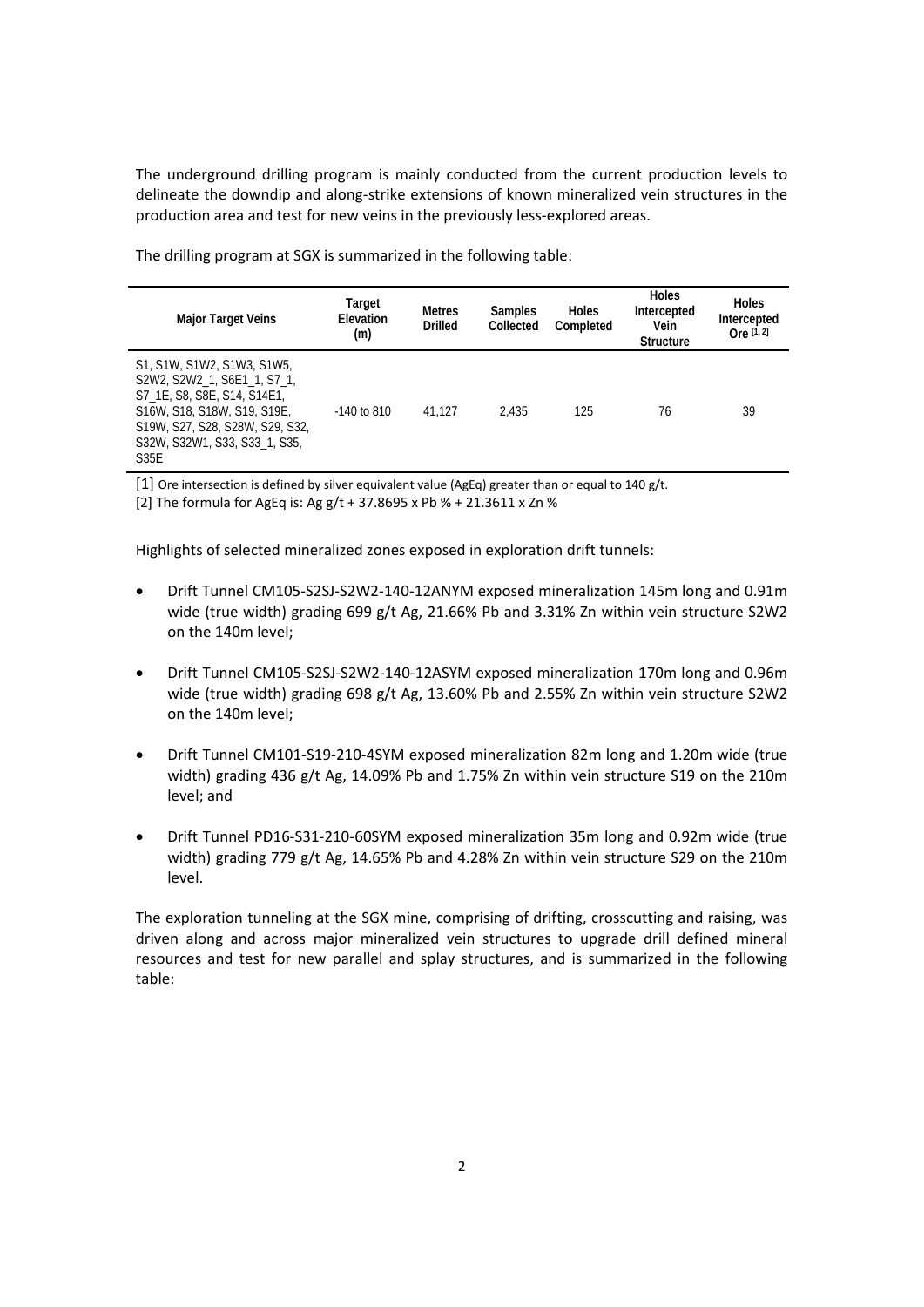| <b>Major Target Veins</b>                                                                                                                                                                        | Target         | Total            | Channel                     | <b>Drift Tunneling</b> |               | Total Ore Exposed by Drift Tunneling |             |              |              |  |
|--------------------------------------------------------------------------------------------------------------------------------------------------------------------------------------------------|----------------|------------------|-----------------------------|------------------------|---------------|--------------------------------------|-------------|--------------|--------------|--|
|                                                                                                                                                                                                  | Levels<br>(m)  | Tunneling<br>(m) | <b>Samples</b><br>Collected | Included<br>(m)        | Length<br>(m) | Average True<br>Width (m)            | Ag<br>(g/t) | Pb<br>$(\%)$ | Zn<br>$(\%)$ |  |
| S1W2, S2, S2W, S2W2,<br>S2W2 1, S4E, S6, S6E,<br>S7 1, S7 1E, S7 2, S8W2,<br>S14, S14W, S16E, S16W,<br>S18, S19, S19W, S21,<br>S21W, S21W1, S21 1, S22,<br>S29, S31, S31E, S32, S33,<br>S37, S39 | $110 -$<br>710 | 30.748           | 8.733                       | 15,607                 | 4.494         | 0.66                                 | 312         | 6.29         | 2.96         |  |

Tables 1 and 2 below list the assay results of certain selected mineralized drill hole intersections and mineralized zones exposed in drift tunnels from the exploration programs.

| Table 1: Selected results from the drill programs at the SGX mine |             |           |                  |                 |                                        |             |              |              |                |  |  |
|-------------------------------------------------------------------|-------------|-----------|------------------|-----------------|----------------------------------------|-------------|--------------|--------------|----------------|--|--|
| Hole ID                                                           | From<br>(m) | To<br>(m) | Elevation<br>(m) | Interval<br>(m) | <b>True</b><br><b>Thickness</b><br>(m) | Ag<br>(g/t) | Pb<br>$(\%)$ | Zn<br>$(\%)$ | Vein           |  |  |
| ZK00S8002                                                         | 15.15       | 15.69     | 257              | 0.54            | 0.48                                   | 1,120       | 11.23        | 9.42         | $S7_1E$        |  |  |
|                                                                   | 74.21       | 76.13     | 227              | 1.92            | 1.17                                   | 253         | 12.86        | 0.14         | <b>S16W</b>    |  |  |
| ZK06S18E003                                                       | 136.12      | 136.57    | 390              | 0.45            | 0.41                                   | 378         | 0.18         | 0.20         | S35            |  |  |
|                                                                   | 150.02      | 150.43    | 383              | 0.41            | 0.37                                   | 764         | 0.30         | 0.42         | S35E           |  |  |
| ZK10S18E002                                                       | 4.96        | 6.02      | 452              | 1.07            | 1.04                                   | 1,000       | 0.46         | 0.51         | S14E1          |  |  |
|                                                                   | 155.38      | 156.00    | 393              | 0.61            | 0.57                                   | 231         | 1.04         | 0.09         | S35E           |  |  |
| ZK11S19005                                                        | 203.99      | 204.32    | 110              | 0.33            | 0.19                                   | 216         | 0.46         | 0.65         | S19E           |  |  |
|                                                                   | 285.32      | 287.66    | 65               | 2.34            | 1.52                                   | 156         | 0.53         | 0.53         | S19W           |  |  |
| ZK12AS18001                                                       | 20.87       | 21.18     | 251              | 0.31            | 0.27                                   | 171         | 0.32         | 0.54         | S14E1          |  |  |
|                                                                   | 250.73      | 250.94    | 114              | 0.21            | 0.17                                   | 177         | 1.54         | 0.57         | S33            |  |  |
|                                                                   | 255.40      | 255.70    | 112              | 0.30            | 0.25                                   | 118         | 2.91         | 2.31         | $S33_1$        |  |  |
| ZK12AS1W201                                                       | 44.09       | 45.29     | 128              | 1.20            | 0.85                                   | 1,102       | 16.39        | 1.55         | S2W2_1         |  |  |
| ZK12S1W301                                                        | 43.06       | 43.84     | 112              | 0.79            | 0.24                                   | 1,298       | 12.02        | 14.78        | S2W2           |  |  |
|                                                                   | 94.19       | 94.96     | 74               | 0.77            | 0.24                                   | 173         | 1.31         | 4.00         | S2W2_1         |  |  |
| ZK14AS1W201                                                       | 23.49       | 24.60     | 132              | 1.11            | 0.63                                   | 1,134       | 29.24        | 1.18         | S2W2_1         |  |  |
| ZK14AS1W202                                                       | 26.44       | 27.89     | 125              | 1.45            | 0.75                                   | 246         | 11.52        | 3.26         | S2W2           |  |  |
|                                                                   | 35.09       | 36.31     | 119              | 1.22            | 1.09                                   | 366         | 8.03         | 0.41         | S2W2_1         |  |  |
|                                                                   | 130.47      | 131.46    | 53               | 0.99            | 0.53                                   | 171         | 0.53         | 0.41         | S1W            |  |  |
| ZK15AS19005                                                       | 357.25      | 357.52    | 30               | 0.27            | 0.13                                   | 20          | 5.67         | 1.90         | S19W           |  |  |
| ZK16S18006                                                        | 88.57       | 88.84     | 190              | 0.27            | 0.12                                   | 166         | 10.28        | 2.60         | <b>S18W</b>    |  |  |
| ZK17S18003                                                        | 11.11       | 12.32     | 486              | 1.21            | 0.62                                   | 218         | 0.54         | 5.92         | S19            |  |  |
| ZK1AS1401                                                         | 237.64      | 237.82    | 476              | 0.18            | 0.08                                   | 385         | 1.53         | 3.94         | S14            |  |  |
| ZK21AS4801                                                        | 195.87      | 196.37    | 569              | 0.50            | 0.41                                   | 224         | 3.87         | 2.51         | S <sub>8</sub> |  |  |
|                                                                   | 231.84      | 232.12    | 550              | 0.28            | 0.24                                   | 583         | 41.71        | 0.51         | S <sub>8</sub> |  |  |
| ZK2BS8005                                                         | 37.62       | 38.07     | 235              | 0.46            | 0.26                                   | 245         | 7.11         | 5.18         | $S7_1E$        |  |  |
| ZK53S29002                                                        | 154.80      | 155.56    | 375              | 0.76            | 0.76                                   | 223         | 0.49         | 6.80         | S29            |  |  |
| ZK59S1401                                                         | 199.60      | 199.80    | 497              | 0.20            | 0.20                                   | 296         | 1.58         | 1.23         | S29            |  |  |
| ZK81S32006                                                        | 279.04      | 279.37    | 330              | 0.33            | 0.25                                   | 132         | 1.83         | 0.60         | S32            |  |  |
| ZK83S28002                                                        | 439.91      | 440.32    | 211              | 0.41            | 0.38                                   | 453         | 7.27         | 1.18         | S <sub>8</sub> |  |  |
| ZK83S32007                                                        | 119.19      | 119.44    | 415              | 0.25            | 0.21                                   | 288         | 0.94         | 0.91         | $S32_3$        |  |  |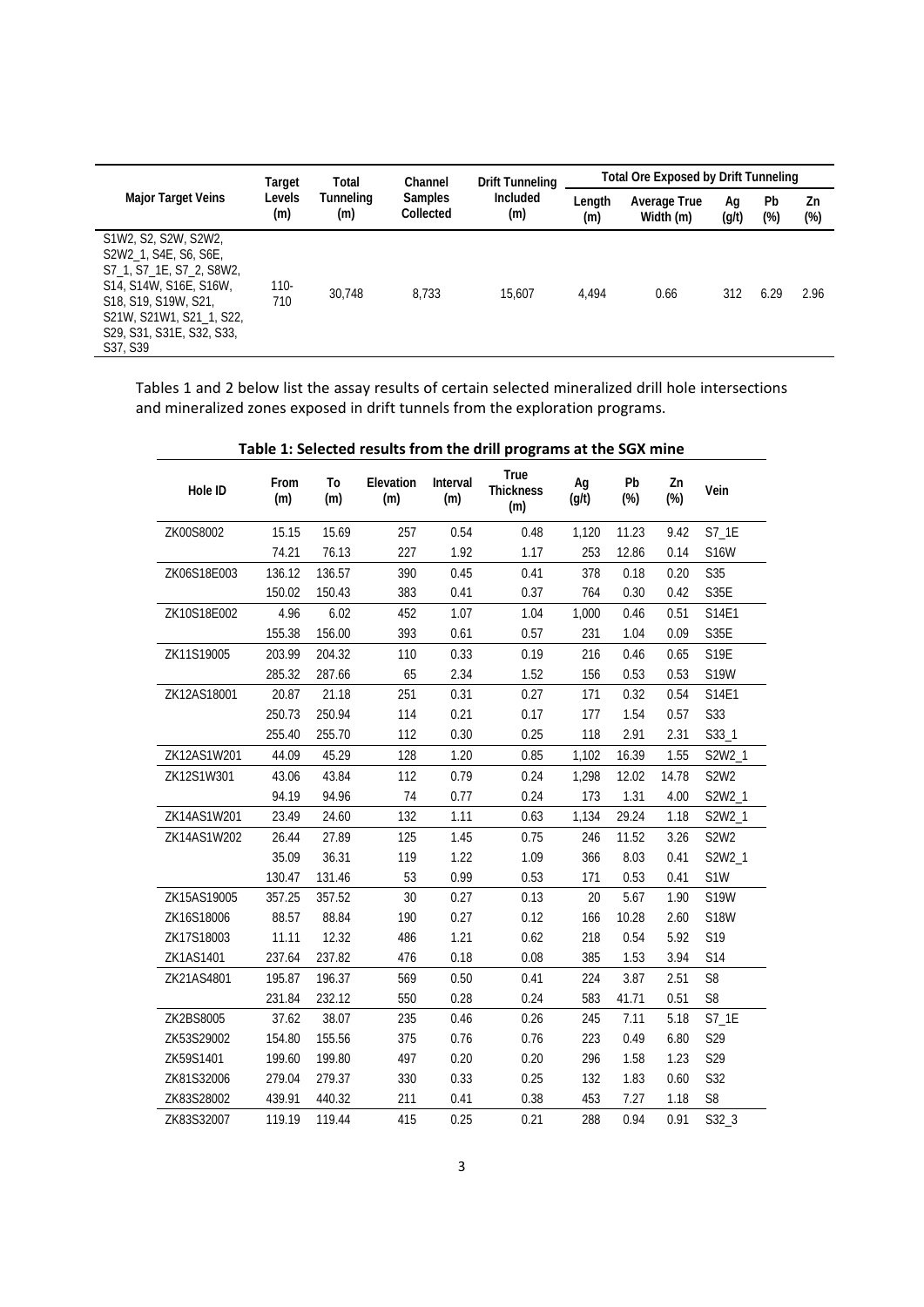|              | 272.08 | 272.38 | 360 | 0.30 | 0.25 | 222   | 0.55  | 0.77 | S <sub>32</sub>               |  |
|--------------|--------|--------|-----|------|------|-------|-------|------|-------------------------------|--|
| ZK83S32009   | 284.26 | 284.72 | 307 | 0.46 | 0.31 | 682   | 0.11  | 2.81 | S32 1                         |  |
| ZK85S32004   | 367.99 | 368.58 | 245 | 0.58 | 0.35 | 159   | 1.38  | 0.64 | S32                           |  |
| ZK87S32007   | 317.09 | 319.02 | 354 | 1.93 | 1.40 | 172   | 0.22  | 0.86 | S32                           |  |
| ZKDB21AS802  | 12.41  | 12.81  | 685 | 0.40 | 0.34 | 135   | 3.94  | 3.37 | S7 1                          |  |
|              | 326.05 | 326.68 | 422 | 0.62 | 0.43 | 403   | 10.44 | 0.05 | S <sub>8</sub> E              |  |
| ZKDB87S32003 | 354.81 | 355.10 | 507 | 0.29 | 0.16 | 275   | 0.77  | 0.76 | S <sub>32</sub>               |  |
| ZKDBS1W21201 | 413.36 | 413.73 | 264 | 0.37 | 0.34 | 2.543 | 19.82 | 7.24 | $S1W5$ <sup>[1]</sup>         |  |
| ZKDBS2W21001 | 457.42 | 457.70 | 301 | 0.29 | 0.27 | 98    | 18.15 | 0.70 | S <sub>2</sub> W <sub>2</sub> |  |

[1] Vein discovered between April 30, 2018 and September 30, 2019

# **Table 2: Selected mineralized zones exposed by drift tunneling at the SGX mine**

| Tunnel                     | Vein             | Level | Length<br>(m) | True<br>Width<br>(m) | Ag<br>(g/t) | Pb<br>$(\%)$ | Zn<br>$(\%)$ |
|----------------------------|------------------|-------|---------------|----------------------|-------------|--------------|--------------|
| PD16-S37E-400-60NYM        | S <sub>2</sub> W | 400   | 47.00         | 0.44                 | 312         | 6.06         | 8.22         |
| CM105-S2SJ-S29E-300-70NYM  | S <sub>2</sub> W | 300   | 59.00         | 0.46                 | 259         | 9.24         | 1.82         |
| CM105-S2SJ-S2W2-140-12ANYM | S2W2             | 140   | 145.00        | 0.91                 | 699         | 21.66        | 3.31         |
| CM105-S2SJ-S2W2-140-12ASYM | S2W2             | 140   | 170.00        | 0.96                 | 698         | 13.60        | 2.55         |
| CM105-S2SJ-S2W2-140-NY_1   | S2W2_1           | 140   | 80.00         | 0.65                 | 487         | 14.45        | 2.02         |
| CM105-S2SJ-S4E-180-12ASYM  | S4E              | 180   | 110.00        | 0.55                 | 856         | 18.79        | 1.77         |
| PD700-S7_1-400-15ASYM      | $S7_1$           | 400   | 55.00         | 0.60                 | 341         | 4.07         | 11.76        |
| XPD-S7 1-210-17NYM         | $S7_1$           | 210   | 50.00         | 0.67                 | 506         | 5.81         | 6.68         |
| XPD-S7_1E-210-1BNYM        | $S7_1E$          | 210   | 10.00         | 0.89                 | 205         | 8.03         | 2.43         |
| PD700-S7 1-400-15ASYM      | $S7_2$           | 400   | 20.00         | 0.63                 | 696         | 1.58         | 4.31         |
| CM101-S7_2-160-2ANYM/CM    | $S7_2$           | 160   | 30.00         | 0.53                 | 511         | 11.79        | 0.70         |
| CM101-S8W1-160-4ANYM       | S8W2             | 160   | 15.00         | 0.59                 | 512         | 16.63        | 5.44         |
| PD16-S14-110-6ANYM         | S14              | 110   | 30.00         | 0.60                 | 412         | 6.99         | 1.95         |
| PD700-S19-610-13ASYM       | S19              | 610   | 30.00         | 0.76                 | 480         | 7.85         | 6.42         |
| PD700-S19-490-15SYM        | S19              | 490   | 65.00         | 0.61                 | 295         | 6.85         | 1.21         |
| PD700-S19-450-15SYM        | S19              | 450   | 105.00        | 0.79                 | 232         | 7.21         | 2.95         |
| CM101-S19-350-9ASYM        | S19              | 350   | 215.00        | 0.69                 | 434         | 11.34        | 1.71         |
| CM101-S19-350-7ASYM        | S19              | 350   | 15.00         | 0.53                 | 513         | 29.31        | 1.70         |
| XPD-S19-210-13ASYM         | S19              | 210   | 100.00        | 1.06                 | 416         | 4.55         | 3.70         |
| CM101-S19-210-4SYM         | S19              | 210   | 82.00         | 1.20                 | 436         | 14.09        | 1.75         |
| XPD-S19-160-13ASYM         | S19              | 160   | 15.00         | 1.07                 | 619         | 0.55         | 0.27         |
| XPD-S19W-210-13SYM         | S19W             | 210   | 61.00         | 1.30                 | 314         | 7.50         | 0.72         |
| YPD01-S21-585-8ANYM        | S21              | 585   | 50.00         | 0.43                 | 632         | 8.80         | 1.42         |
| CM105-S21W1-335-58NYM      | S21W1            | 335   | 20.00         | 0.56                 | 620         | 7.47         | 1.68         |
| CM105-S22-350-12SYM        | S22              | 350   | 30.00         | 0.53                 | 370         | 5.78         | 1.37         |
| CM105-S22-300-12SYM        | S22              | 300   | 15.00         | 0.51                 | 223         | 12.83        | 1.10         |
| CM105-S2SJ-S2W-300-8NYM    | S29              | 300   | 41.50         | 0.40                 | 241         | 7.86         | 2.15         |
| PD16-S31-210-60SYM         | S29              | 210   | 35.00         | 0.92                 | 779         | 14.65        | 4.28         |
| PD16-S31-210-60SYM         | S31              | 210   | 35.00         | 0.91                 | 546         | 6.85         | 4.12         |
| PD16-S31-110-60SYM         | S31              | 110   | 55.00         | 0.67                 | 513         | 10.42        | 2.69         |
| CM108-S32-710-69SYM        | S32              | 710   | 20.00         | 0.75                 | 440         | 4.26         | 1.51         |
| CM108-S32-710-77SYM        | S32              | 710   | 30.00         | 0.93                 | 399         | 2.42         | 6.89         |
| CM102-S32-570-59SYM        | S32              | 570   | 248.00        | 0.71                 | 486         | 10.60        | 4.87         |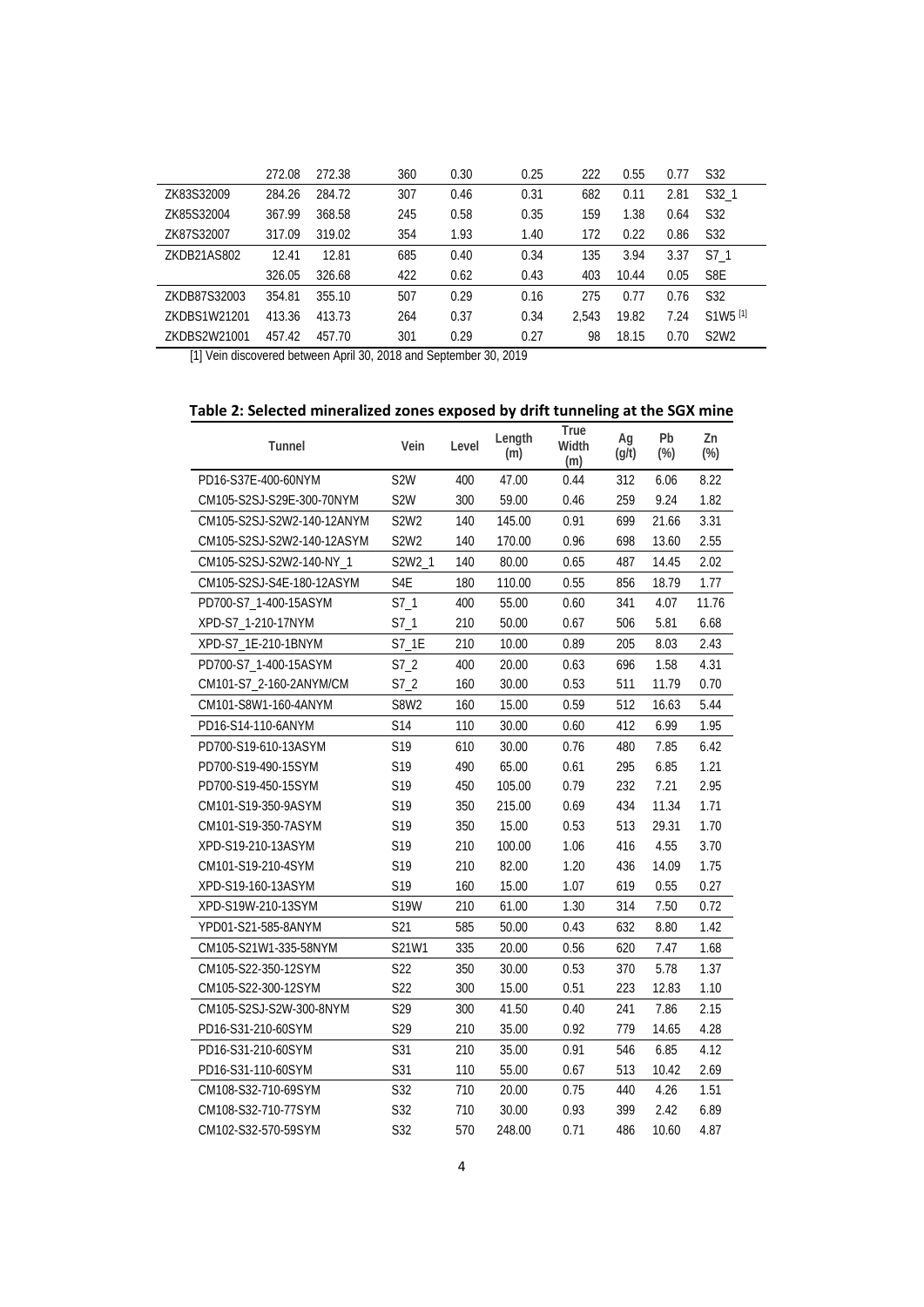| CM102-S32-520-65SYM      | S32             | 520 | 40.00 | 1.06 | 513 | 11.51 | 7.76 |
|--------------------------|-----------------|-----|-------|------|-----|-------|------|
| CM105-S32-260-57SYM      | S32             | 260 | 45.00 | 0.79 | 376 | 14.90 | 2.79 |
| PD16-S33-350-6ANYM       | S <sub>33</sub> | 350 | 80.00 | 0.46 | 344 | 5.21  | 0.90 |
| CM105-S33-260-14SYM      | S33             | 260 | 85.00 | 0.46 | 346 | 6.37  | 3.32 |
| PD16-S37-450-51SYM       | S37             | 450 | 45.00 | 0.78 | 408 | 2.54  | 7.27 |
| CM105-S2SJ-S39-300-70NYM | S39             | 300 | 20.00 | 0.53 | 523 | 5.28  | 0.62 |
| CM105-S2SJ-S39-260-8NYM  | S39             | 260 | 35.00 | 0.42 | 239 | 5.27  | 7.14 |

#### **Quality Control**

Drill cores are NQ size. Drill core samples, limited by apparent mineralization contact or shear/alteration contact, were split into halves by saw cutting. The half cores are stored in the Company's core shacks for future reference and checks, and the other half core samples are shipped in securely‐sealed bags to the Chengde Huakan 514 Geology and Minerals Test and Research Institute in Chengde, Hebei Province, China, 226 km northeast of Beijing, and the Zhengzhou Nonferrous Exploration Institute Lab in Zhengzhou, Henan Province, China. Both labs are ISO9000 certified analytical labs. For analysis the sample is dried and crushed to minus 1mm and then split to a 200‐300g subsample which is further pulverized to minus 200 mesh. Two subsamples are prepared from the pulverized sample. One is digested with aqua regia for gold analysis with atomic absorption spectroscopy (AAS), and the other is digested with twoacids for analysis of silver, lead, zinc and copper with AAS.

Channel samples are collected along sample lines perpendicular to the mineralized vein structure in exploration tunnels. Spacing between sampling lines is typically 5m along strike. Both the mineralized vein and the altered wall rocks are cut by continuous chisel chipping. Sample length ranges from 0.2m to more than 1m, depending on the width of the mineralized vein and the mineralization type. Channel samples are prepared and assayed with AAS at Silvercorp's mine laboratory (Ying Lab) located at the mill complex in Luoning County, Henan Province, China. The Ying Lab is officially accredited by the Quality and Technology Monitoring Bureau of Henan Province and is qualified to provide analytical services. The channel samples are dried, crushed and pulverized. A 200g sample of minus 160 mesh is prepared for assay. A duplicate sample of minus 1mm is made and kept at the laboratory archives. Gold is analysed by fire assay with AAS finish, and silver, lead, zinc and copper are assayed by two‐acid digestion with AAS finish.

A routine quality assurance/quality control (QA/QC) procedure is adopted to monitor the analytical quality at each lab. Certified reference materials (CRMs), pulp duplicates and blanks are inserted into each lab batch of samples. QA/QC data at the lab are attached to the assay certificates for each batch of samples.

The Company maintains its own comprehensive QA/QC program to ensure best practices in sample preparation and analysis of the exploration samples. Project geologists regularly insert CRM, field duplicates and blanks to each batch of 30 core samples to monitor the sample preparation and analysis procedures at the labs. The analytical quality of the labs is further evaluated with external checks by sending approximately 3‐5% of the pulp samples to higher level labs to check for lab bias.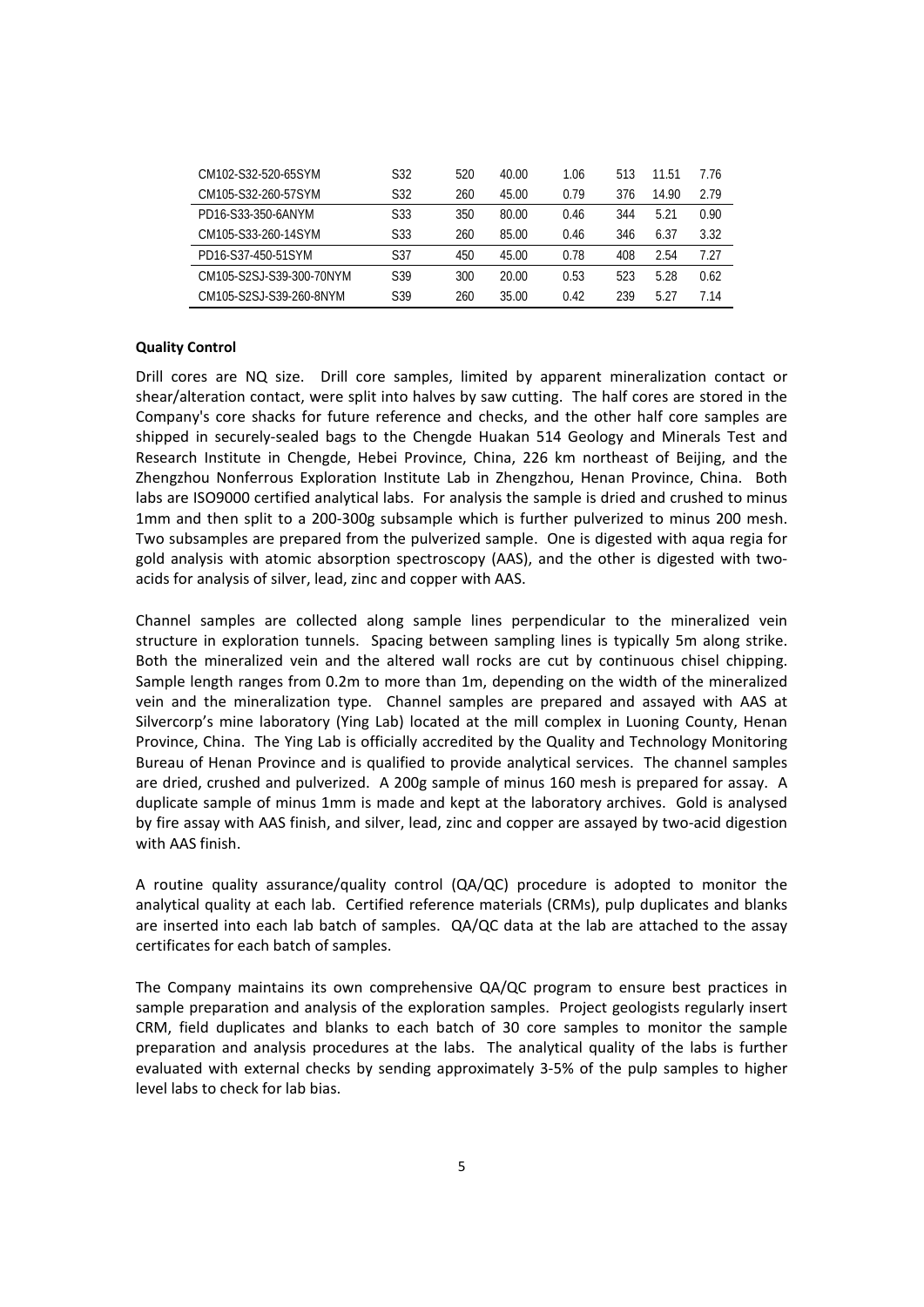Data from both the Company's and the labs' QA/QC programs are reviewed on a timely basis by project geologists.

Mr. Guoliang Ma, P.Geo., Manager of Exploration and Resource of the Company, is the Qualified Person for Silvercorp under NI 43‐101 and has reviewed and given consent to the technical information contained in this news release.

#### **About Silvercorp**

Silvercorp is a profitable Canadian mining company producing silver, lead and zinc metals in concentrates from mines in China. The Company's goal is to continuously create healthy returns to shareholders through efficient management, organic growth and the acquisition of profitable projects. Silvercorp balances profitability, social and environmental relationships, employees' wellbeing, and sustainable development. For more information, please visit our website at www.silvercorp.ca.

#### **For further information**

Lon Shaver Vice President Silvercorp Metals Inc.

Phone: (604) 669‐9397 Toll Free: 1(888) 224‐1881 Email: investor@silvercorp.ca Website: www.silvercorpmetals.com

#### *CAUTIONARY DISCLAIMER ‐ FORWARD LOOKING STATEMENTS*

*Certain of the statements and information in this news release constitute "forward‐looking statements" within the meaning of the United States Private Securities Litigation Reform Act of 1995 and "forward‐ looking information" within the meaning of applicable Canadian provincial securities laws. Any statements or information that express or involve discussions with respect to predictions, expectations, beliefs, plans, projections, objectives, assumptions or future events or performance (often, but not always, using words or phrases such as "expects", "is expected", "anticipates", "believes", "plans", "projects", "estimates", "assumes", "intends", "strategies", "targets", "goals", "forecasts", "objectives", "budgets", "schedules", "potential" or variations thereof or stating that certain actions, events or results "may", "could", "would",* "might" or "will" be taken, occur or be achieved, or the negative of any of these terms and similar expressions) are not statements of historical fact and may be forward-looking statements or information. *Forward‐looking statements or information relate to, among other things: the price of silver and other metals; the accuracy of mineral resource and mineral reserve estimates at the Company's material properties; the sufficiency of the Company's capital to finance the Company's operations; estimates of the Company's revenues and capital expenditures; estimated production from the Company's mines in the Ying Mining District; timing of receipt of permits and regulatory approvals; availability of funds from production to finance the Company's operations; and access to and availability of funding for future construction, use of proceeds from any financing and development of the Company's properties.*

*Forward‐looking statements or information are subject to a variety of known and unknown risks,* uncertainties and other factors that could cause actual events or results to differ from those reflected in *the forward‐looking statements or information, including, without limitation, risks relating to: fluctuating commodity prices; calculation of resources, reserves and mineralization and precious and base metal*